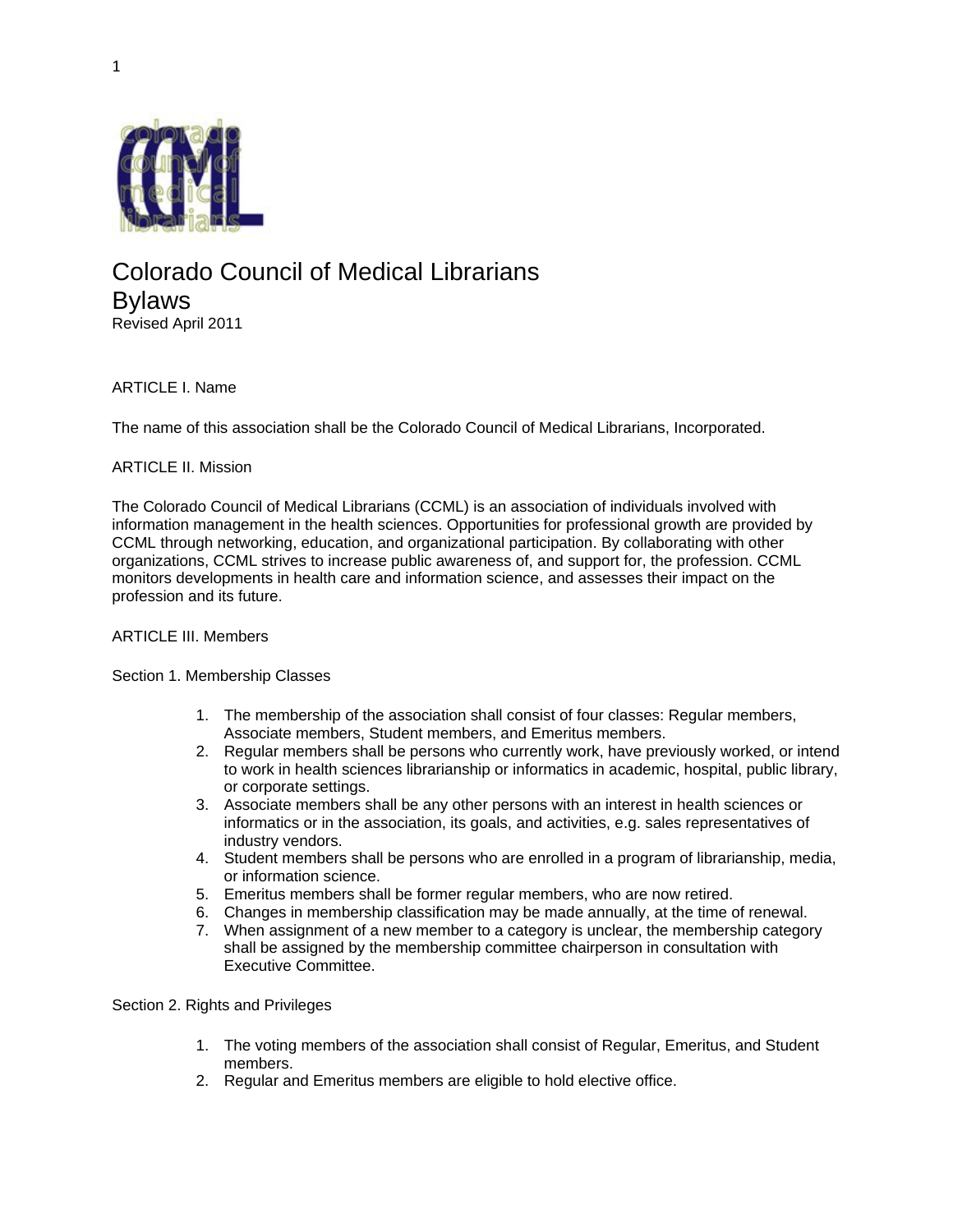- 3. All members may be appointed to committees; only a Regular or Emeritus member may chair a committee.
- 4. All members shall receive the *Directory of Members, Council Quotes,* announcements, and minutes of meetings.

Section 3. Dues

- 1. The amount of dues shall be determined by the executive committee, based on the financial needs of the association, and approved by a majority of the members eligible to vote.
- 2. Emeritus members shall be exempt from paying dues.
- 3. Annual dues shall be payable on receipt of an invoice, before the beginning of each association year.
- 4. Applications for membership received during the last six months of the association year pay a portion of the yearly application fee.

Section 4. Membership Application and Approval

- 1. Application for membership shall be made to the membership committee chairperson.
- 2. Applicants meeting the requirements set forth in Section 1 of this Article of the Bylaws shall be entitled to all rights and privileges of membership, from the time they pay their dues.

Section 5. Association and Fiscal Years

The association year shall be April 1 through March 31. The fiscal year shall be July 1 through June 30.

ARTICLE IV. Membership Meetings

Section 1. Annual Meeting

The annual meeting shall be held in April each year.

Section 2. Regular Meetings

There shall be a minimum of three (3) meetings each year called by the executive committee in addition to the annual meeting.

Section 3. Special Meetings

At any time in the interval between regular meetings, special meetings may be called by the President, with the approval of the executive committee.

Section 4. Quorum

A quorum of twelve (12) voting members shall be required for the transaction of business. The Secretary will be responsible for determining the presence of a quorum. In the absence of a quorum, all business shall be tabled until a quorum is present; however, reports and announcements may be made for informational purposes.

ARTICLE V. Elected Officers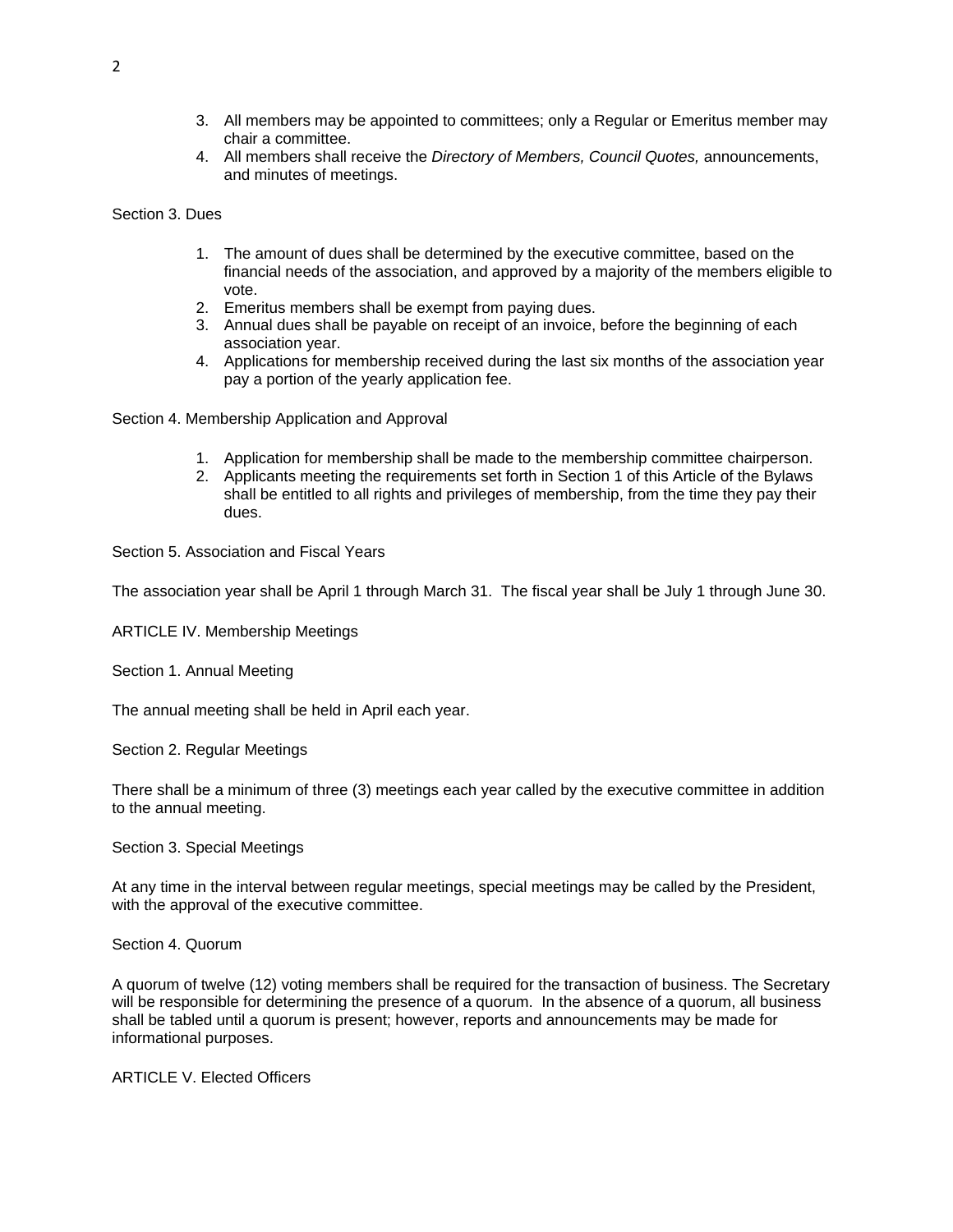## Section 1. Election and Terms of Office

- 1. The elected officers of the association shall be President, President-Elect, Secretary, and Treasurer. Officers shall be nominated and elected, as provided in Article VIII of these Bylaws.
- 2. Elected officers shall assume office at the end of the annual meeting, and shall serve until a successor has been duly chosen and qualified, or until that member has resigned. The term of office shall be one year, except for the term of Treasurer, which shall be for two consecutive years.
- 3. Elected officers shall serve as the Board of Directors of the Corporation.
- 4. No officer may serve more than two consecutive terms in the same office. After serving two consecutive terms, an officer must wait for a period of one year, before being nominated for the same office.

Section 2. Filling Vacated Offices

- 1. The President-Elect shall immediately assume the duties of a vacated Presidential office, and shall remain in office for the unexpired term, and through the next association year, which would be the normal term as President.
- 2. A special election shall be held, in accordance with Article VIII of these Bylaws, to fill an unexpired term of President-Elect.
- 3. The term of office of President-Elect, in that event, shall exceed one year when the previous President-Elect has assumed Presidential responsibility in advance of schedule, but shall be less than one year when filling the office of a resigned President-Elect.
- 4. Unexpired terms of the Secretary and Treasurer shall be filled by Presidential appointment.
- 5. In the event that no member is willing to serve in an office, the Executive Committee will assume the duties of that office.

Section 3. Duties and Responsibilities

- 1. The President shall preside at all meetings of the association, handle external correspondence, and serve as an ex-officio member of standing and ad hoc committees, except the nominating committee. S/he shall receive a stipend determined by the Executive Committee to attend either the MLA or MCMLA Annual Meeting.
- 2. The President-Elect shall perform the duties and exercise the functions of the President, during the President's absence or inability to act, shall organize the association's programs, and shall appoint standing and ad hoc committee chairpersons.
- 3. The Secretary shall maintain the records of the association, take minutes at meetings, and handle internal correspondence.
- 4. The Treasurer shall be responsible for the receipt and disbursement of all association funds, and shall report the financial status of the association at meetings.

#### ARTICLE VI. Executive Committee

## Section 1. Members

The executive committee shall consist of the following members:

Elected Members:

- o The President, who shall act as chairperson
- o President‐Elect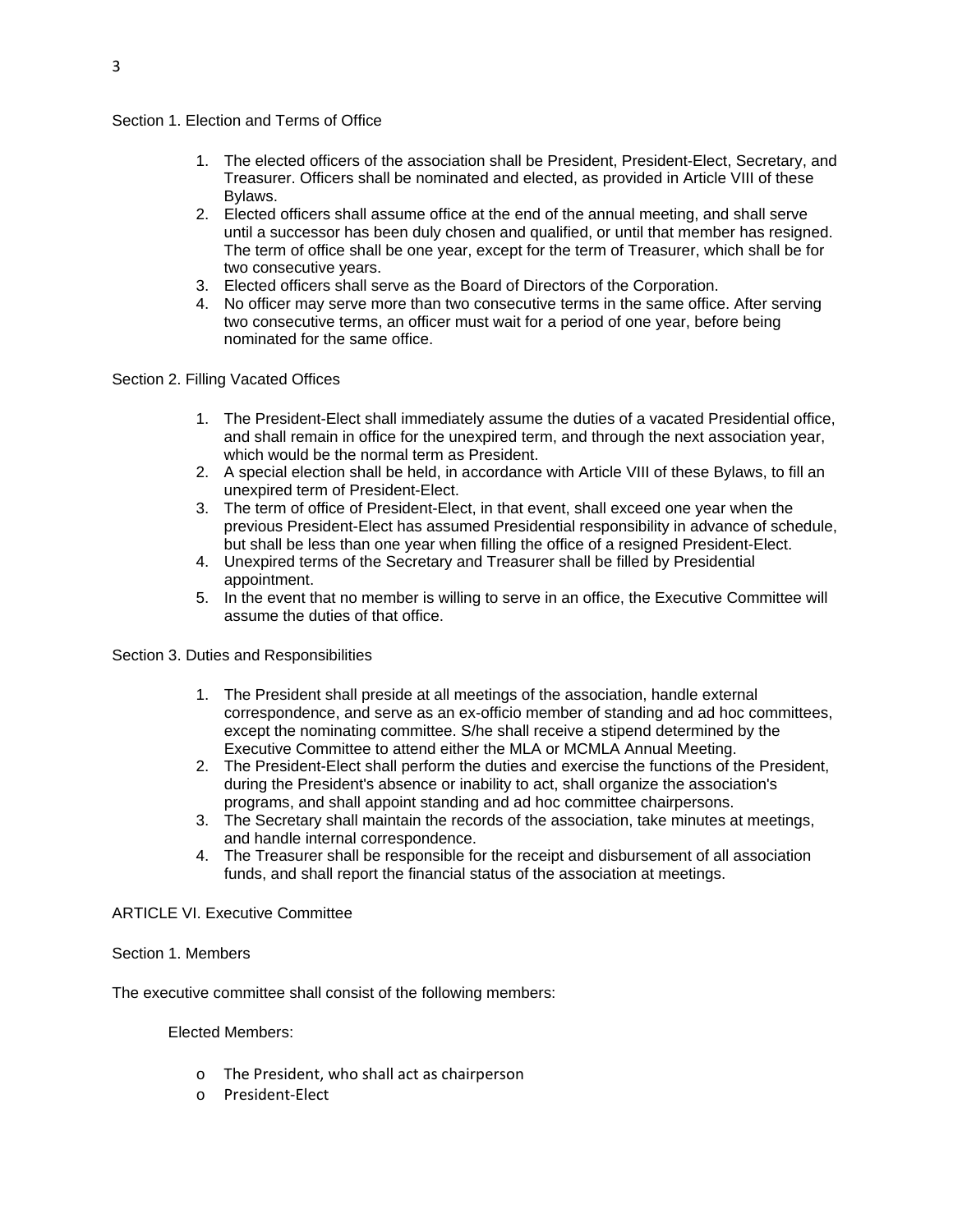- o Secretary
- o Treasurer

Appointed Members:

o Chairpersons of all Standing and Ad Hoc Committees

## Section 2. Meetings

There shall be a minimum of four (4) meetings each year, called by the President.

## Section 3. Duties

The executive committee shall assist with the business of the association, and may incur expenses as described in Article IX of these Bylaws.

## ARTICLE VII. Committees

Section 1. Establishment and Definitions of Committees

- 1. A nominating committee, consisting of a chairperson and at least two (2) members, shall perform the duties outlined in Article VIII of these Bylaws.
- 2. The Council as a whole and the executive committee may establish additional standing and ad hoc committees drawn from their members to support the goals of the Council.
- 3. Standing committees shall continue until disbanded by the body that established them.
- 4. Ad hoc committees shall continue until the achievement of specific goals defined at the time they are established.

Section 2. Appointment of Committee Chairpersons and Members

- 1. Chairpersons of continuing committees are appointed by the President-Elect, before the end of the association year, to serve for the following association year. Committee members are appointed by the committee chairperson.
- 2. Chairpersons of new committees are appointed by the current President.
- 3. A list of standing and ad hoc committee chairpersons and members shall be published annually.
- 4. Members of standing committees serve two-year terms.
- 5. Chairpersons of standing committees, unless otherwise indicated, serve in that capacity for one year of the two-year committee term.
- 6. In the event that an ad hoc committee is responsible for a budget exceeding that of any Standing Committee, the Chair of that ad hoc committee must be endorsed by a vote of the membership at the next Membership Meeting following the Chair's appointment. If the Chair-designate is not endorsed, an election for the Chair position will immediately follow.

ARTICLE VIII. Nominations and Elections

Section 1. Membership and Terms of Office of the Nominating Committee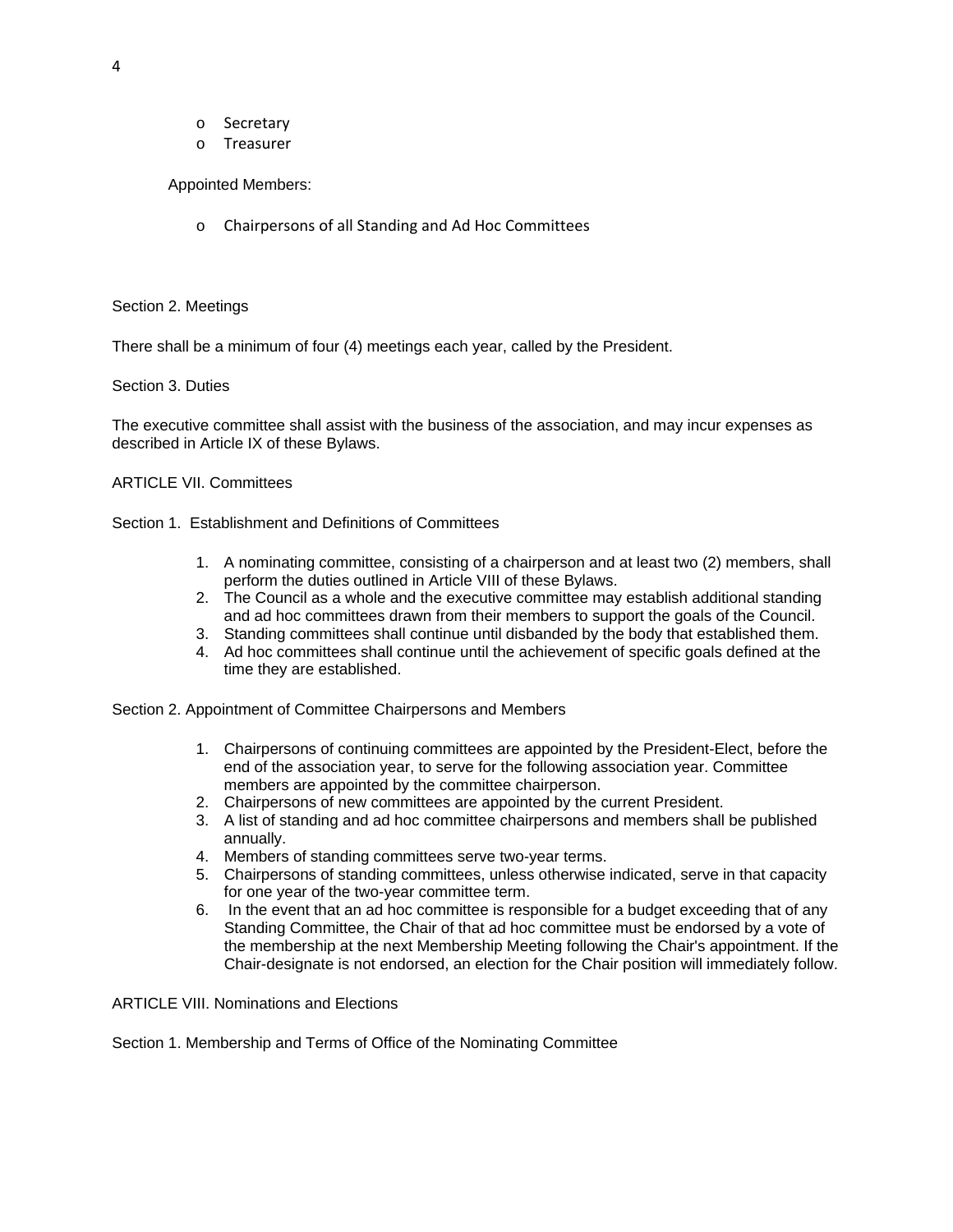- 1. The nominating committee chairperson is appointed by the President-Elect, before the end of the association year, to serve for the following association year. Committee members are appointed by the committee chairperson.
- 2. Members of the nominating committee shall serve for two years with a minimum of one new member appointed annually.

#### Section 2. Nomination of Officers

- 1. The Nominating Committee shall prepare annually a slate of one candidate for each vacant office, and announce the single slate prior to the final meeting of the calendar year.
- 2. Candidates will be introduced at the last membership meeting of the calendar year. At that time, additional nominations of other candidates will be taken from the floor.

#### Section 3. Elections

- 1. If no additional candidates are nominated during the business portion of the last meeting of the calendar year, the slate will be submitted to the membership at that time for a voice vote.
- 2. If any member requests a secret, written ballot, the nominating committee will prepare one.
- 3. If additional candidates are nominated, or if a secret ballot is requested, the nominating committee shall prepare a ballot to be distributed to the membership in January. A writein vote for a qualified member, with no previous nomination, is legal.
- 4. Members shall return their marked ballots to the President by an announced date at least three weeks before the first membership meeting of the calendar year.
- 5. The nominating committee shall meet before the first membership meeting of the calendar year, at a time and place designated by the nominating committee chairperson. The ballots shall be counted by the nominating committee, in the presence of the President.
- 6. New officers shall be notified of their election by the nominating committee chairperson, before the first membership meeting of the calendar year. Formal announcement of the new officers shall be made to members at the first membership meeting of the calendar year.
- 7. In the event of a tie, the executive committee will break the tie by another vote.
- 8. Special elections for vacancy of President-Elect shall follow the prescribed methodology for regular elections, except that they shall be accomplished as expeditiously as possible, whenever a vacancy occurs.

#### ARTICLE IX. Authority to Incur Expenses

Operating expenses may be incurred by authorization of a quorum of half, rounded up if needed, of the members of the executive committee. Extraordinary expenses must be presented and approved by the majority of voting members at a regular meeting of the association.

#### ARTICLE X. Parliamentary Authority

The rules contained in the current edition of *Robert's Rules of Order, Newly Revised*, shall govern the association in all cases to which they are applicable, and in which they are not inconsistent with these Bylaws, and any special rules of order the association may adopt.